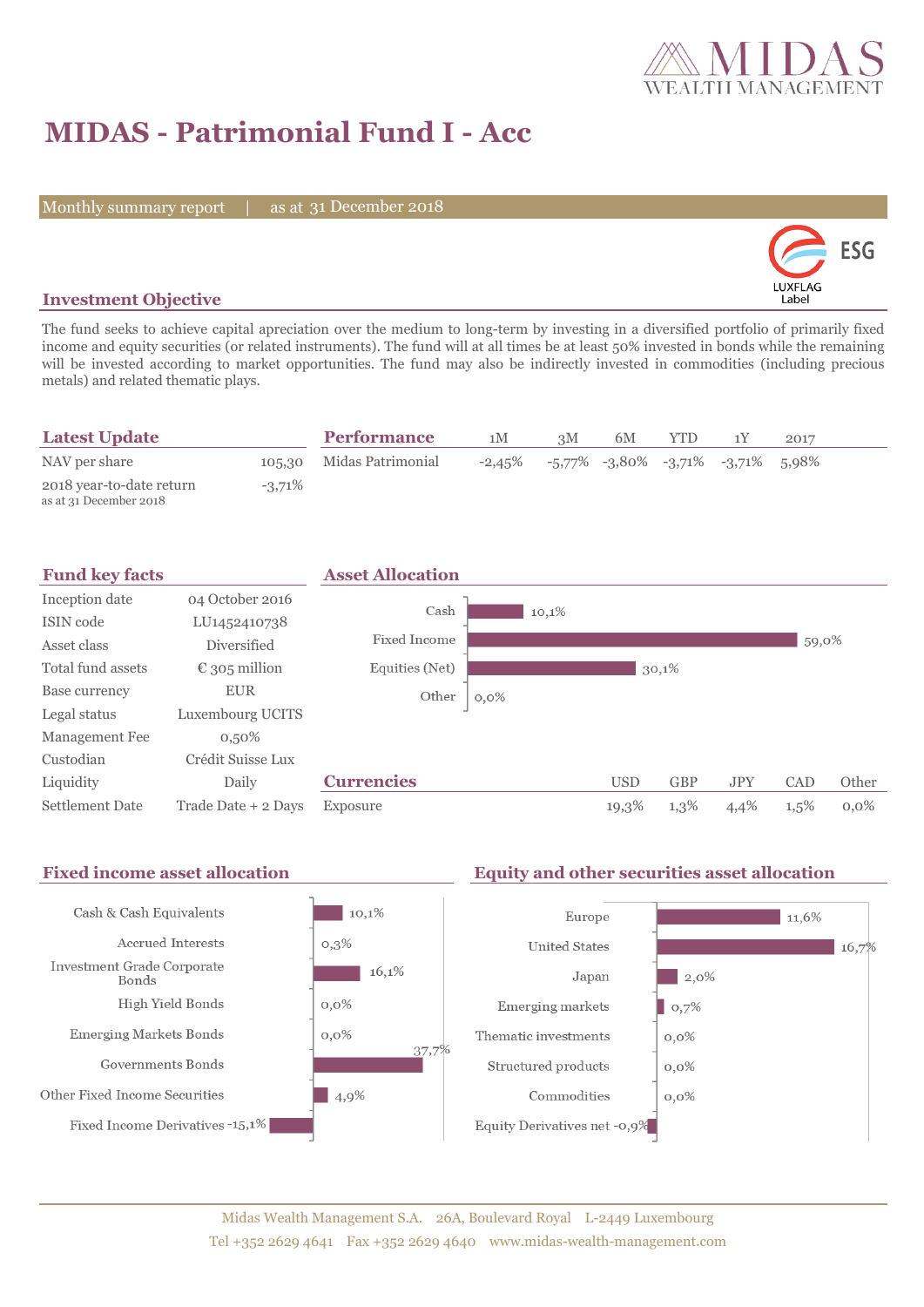

## **MIDAS - Patrimonial Fund I - Acc**

Monthly summary report | as at 31 December 2018

| Top 10 fixed income holdings            | <b>YTM</b> | Rating     | Weight  | <b>Fixed income rating breakdown</b> |
|-----------------------------------------|------------|------------|---------|--------------------------------------|
| DEUTSCHLAND REP : DBR 0 1/2 08/15/27    | 0,1%       | AAA        | $5.5\%$ | AAA                                  |
| NETHERLANDS GOVT : NETHER 0 3/4 07      | $0,3\%$    | AAA        | 3,4%    | 32,6%                                |
| EUROPEAN INVT BK : EIB o $3/8$ o7/16/25 | $0,3\%$    | AAA        | 2,6%    | AA<br>18,5%                          |
| HELLENIC T-BILL : GTB 0 04/05/19        | 0,8%       | B          | 2,6%    | 10,8%<br>А                           |
| AGENCE FRANCAISE : AGFRNC 0 1/8 11/1    | 0,2%       | AA         | 2,6%    | <b>BBB</b><br>29,8%                  |
| BTPS: BTPS 2 02/01/28                   | 2,7%       | <b>BBB</b> | 2,4%    | <b>BB</b><br>$0,0\%$                 |
| DEUTSCHLAND REP: DBR 1 1/4 08/15/48     | 0,8%       | AAA        | 2,1%    | B<br>$4.5\%$                         |
| ALLIANDER: ALLRNV 07/8 04/22/26         | 0,8%       | $AA-$      | $2,0\%$ | CCC<br>$0,0\%$                       |
| SPANISH GOV'T: SPGB 1.6 04/30/25        | 0,8%       | $BBB+$     | 1,8%    | <b>NR</b><br>3,8%                    |
| NETHERLANDS GOVT : NETHER 2 3/4 01      | $0,9\%$    | AAA        | 1,7%    |                                      |

| Top 10 equity holdings         | Sector                     | Weight | <b>Equity sector breakdown</b> |                     |
|--------------------------------|----------------------------|--------|--------------------------------|---------------------|
| PFIZER INC                     | <b>Health Care</b>         | 0,9%   | <b>Consumer Discretionary</b>  | 12,8%               |
| <b>MICROSOFT CORP</b>          | Information Technolog 0.8% |        | Consumer Staples               | 10,5%               |
| VISA INC                       | Information Technolog 0,8% |        | Energy                         | $15.7\%$            |
| <b>JOHNSON &amp; JOHNSON</b>   | <b>Health Care</b>         | 0,8%   | Financials                     | 15,6%               |
| <b>MEDTRONIC PLC</b>           | <b>Health Care</b>         | 0,7%   | Health Care                    | 15,7%               |
| <b>FREY</b>                    | <b>Real Estate</b>         | 0,7%   | Information Technology         | 16,1%               |
|                                |                            |        | Industrials                    | $9,2\%$             |
| <b>BANK OF AMERICA CORP</b>    | Financials                 | 0,7%   | Materials                      | 3,3%                |
| PEPSICO INC                    | <b>Consumer Staples</b>    | 0,7%   | <b>Communication Services</b>  | 4,9%                |
| <b>JPMORGAN CHASE &amp; CO</b> | Financials                 | 0,7%   | Utilities                      | $\blacksquare$ 1,4% |
| ALIBABA GROUP HOLDING-SP ADR   | Consumer Discretionar 0.7% |        | Real Estate                    | 4,7%                |

### **Top 5 funds and other holdings**

| Amundi Japan TOPIX ETF | 2.0%    |
|------------------------|---------|
| MM Convertible Europe  | $1.2\%$ |